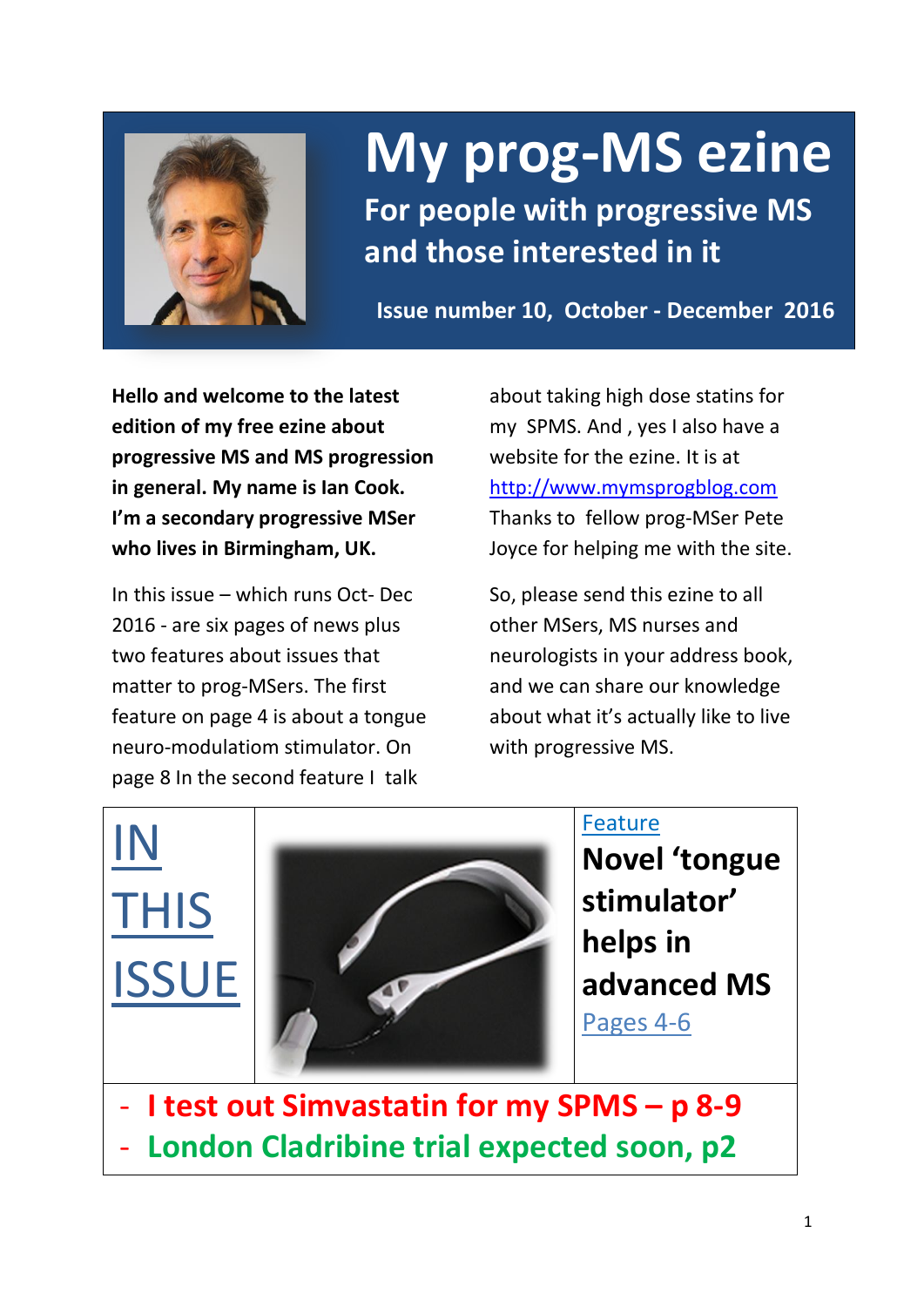# **London Cladribine trial for prog-MS will include wheelchair users**

**A clinical trial into the use of cancer drug cladribine for progressive MS is being planned by the MS team working at Barts Hospital in London led by Prof Gavin Giovannoni.**

Following a trip to Lubin Poland where the local MS clinic reported "very promising results" after seeing 400 patients treated with the drug, Prof Giovannoni says he is seeking to get funding for a trial which would test cladribine in more advanced MS cases , including MSers in wheelchairs.

"Over the next few months Barts-MS will be making a strong case for getting this trial funded and started." Prof. Giovannoni said.

Cladribine works by killing cells in the immune system which are thought to attack the myelin sheath around nerves.

However in September 2010, the European Medicines Agency (EMA) rejected a licence application for cladribine for MS due to concerns about four cases of cancer observed during clinical trials.

In June 2011, makers Merck announced that they were discontinuing their applications for licences for cladribine for MS and withdrawing it in Australia and Russia where licences had been granted. However in September 2015, Merck announced that further research had not shown an increased risk of cancer and they were re-starting the licence application process.

# **Primary progressives may soon get Ocrelizumab**

**Results from a trial into Ocrevus (ocrelizumab) as a treatment for primary progressive MS have shown the drug stopped disease progression for more than two years in more patients than a placebo or dummy pill.**

The findings, a highlight at the European Committee for Treatment and Research in Multiple Sclerosis (ECTRIMS) 2016 Congress in London, raised hope that a treatment for patients with primary progressive MS may soon be available.

Ocrevus is an antibody targeting B-cells that express the CD20 molecule on their surfaces — something researchers believe contributes significantly to neuronal damage. Significantly more

patients receiving Ocrevus had no evidence of progression at 120 weeks in comparison to placebo  $-42.7$  per cent and 29.1 per cent, respectively. A larger proportion of the treated patients with no disease activity also did better in additional tests. The U.S. Food and Drug Administration and the European Medicines Agency have both accepted marketing applications for Ocrevus.

**Details of all news stories are on page 13**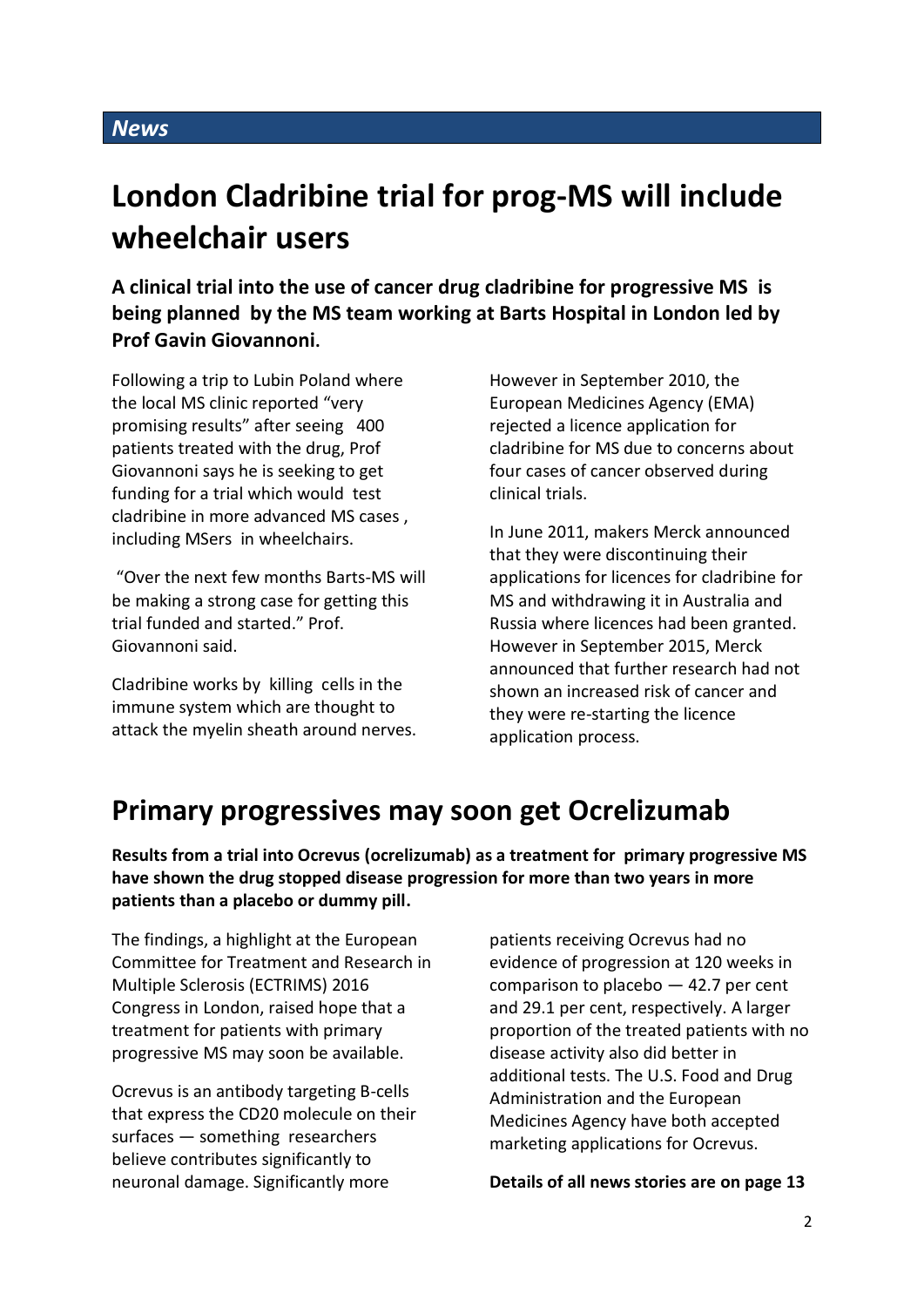# **New drug for secondary progressives reduces three month risk of disability by 21%**

**Results of a trial into a new treatment for secondary progressive MS (SPMS) show that the once-daily pill called siponimod significantly reduced the risk of disability progression compared with a placebo or dummy pill.** 

The results presented at the 32nd Congress of the European Committee for Treatment and Research in Multiple Sclerosis (ECTRIMS), in London, UK showed that treatment with Siponimod reduced the risk of three-month confirmed disability progression by 21% compared with placebo or dummy pill.

There was a reduction in the risk of confirmed disability progression among SPMS patients without relapses. In addition there was a significant difference in favour of the drug compared to placebo in brain volume loss,. However the difference in the timed 25-Foot Walk test between those taking siponimod and those on the placebo was not significant

Siponimod (also called BAF312) was generally safe and well tolerated, with a profile comparable to other drugs in the same class. Makers Novartis say they will complete full analyses of the trial data and evaluate next steps in consultation with European and American health regulators.

# **Study shows vitamin D could help repair damage to myelin**

**A protein activated by vitamin D could help repair damage to myelin in MS, according to a study carried out at the University of Cambridge.**

The study, published in the Journal of Cell Biology, offers significant evidence that vitamin D could be a possible treatment for MS. Researchers from the MS Society Cambridge Centre for Myelin Repair, found that the 'vitamin D receptor' protein pairs with an existing protein, called the RXR gamma receptor, already known to be involved in myelin repair,

By adding vitamin D to brain stem cells where the RXR gamma receptor protein was present, researchers found the production rate of oligodendrocytes (myelin making cells) increased by 80 per cent. When they blocked the vitamin D receptor to stop it working, the RXR gamma protein alone was unable to stimulate the production of oligodendrocytes. This work provides significant evidence that vitamin D is also involved in the regeneration of myelin once the disease has started. **More details of news stories on pages 13-15**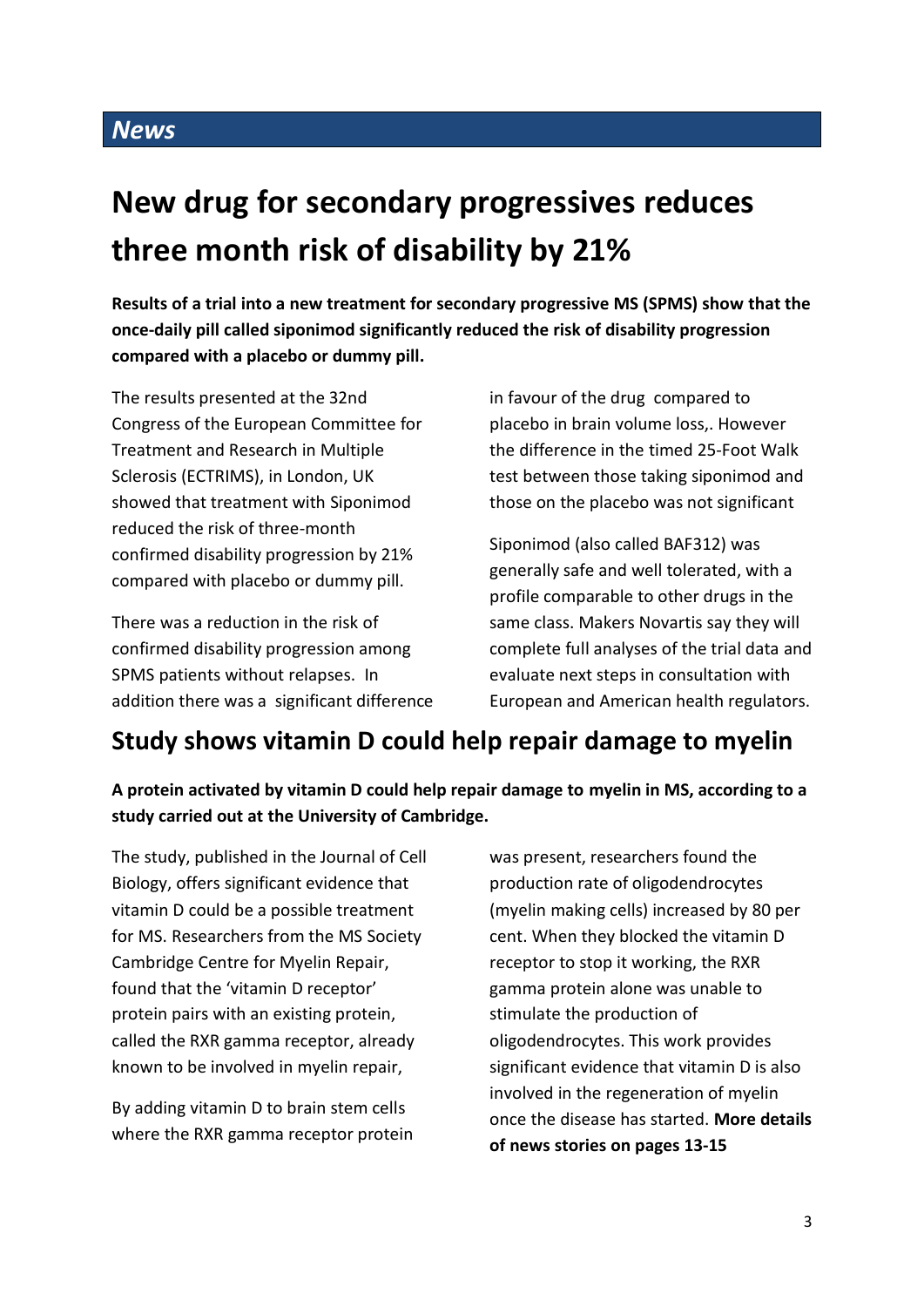# *Features neuro-modulation*

# **Tongue Neuro-Modulation Stimulation device may help in more advanced cases of progressive MS**



A study of a device called a Portable Neuromodulation Stimulator (PoNS) – pictured left - has shown that those with advanced MS can improve when using it where its use is combined with physical therapy**.**

PoNS delivers neuro-stimulation when the large flat part (shown on the bottom left of the picture) is placed under patients' tongues for short periods. This has been

shown in experiments to enhance the brain's ability to restructure itself in response to new experiences.

The flat part of the PoNS device is placed under the tongue while electrical impulses are generated by the controls operated with switches on the semicircular band (picture top right) is worn round the neck.

For 20 minutes electrical stimulation is coupled with targeted functional therapy, called Cranial Nerve Non-Invasive Neuromodulation (CN-NINM). The electrical stimulation of the cranial nerves creates a flow of nerve impulses that are then delivered directly into the brain stem and cerebellum – the main control centres for many life functions including sensory perception and movement.

From the brain stem, these impulses travel throughout the brain and activate or reactivate neurons and structures involved in potentially the entire central nervous system. In a pilot study researchers assessed the efficacy of PoNS Therapy in six people with progressive MS, who had Expanded Disability Status Scale (EDSS) scores of 6.5 (Requiring two walking aids) to EDSS scale 7.5 (Restricted to wheelchair) The study looked at balance, posture, stability and walking movement. *Continued on page 6*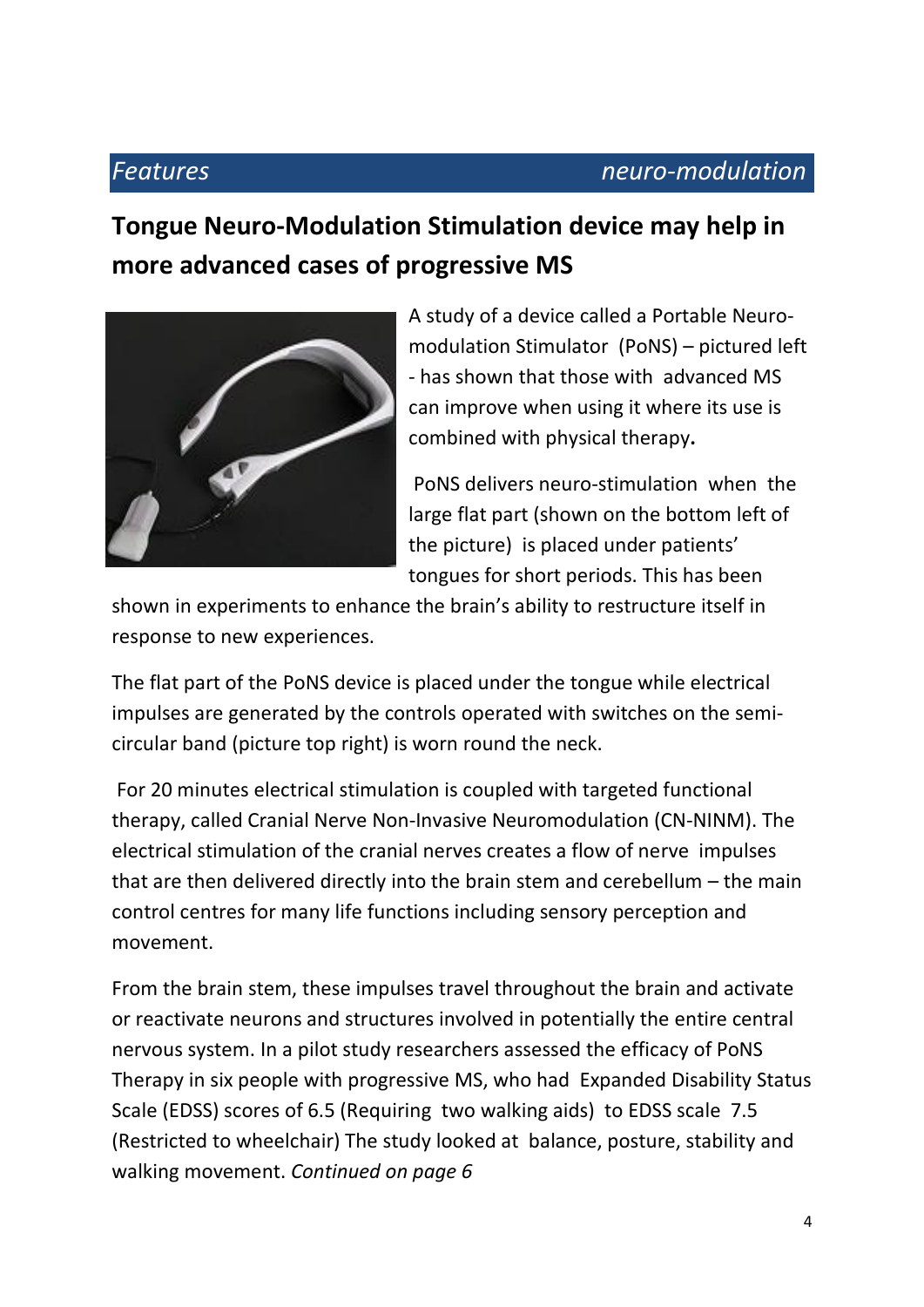

**Pictured above: neuro-modulation is tried out with different forms of physical exercise**

*Continued from page 5* Improvements were recorded in a number of areas including the ability to again use a walker for local trips, decreased fatigue, overcoming physical obstacles at home, increased independence with day-today activities, and greater community access.

"Those with greater functional ability at the beginning of the study (EDSS 6.5- 7.0) made the most significant gains but all subjects could be qualified as improved.," said Mitch Tyler, the study's principal investigator.

The PoNS device was developed at The Tactile Communications and Neurorehabilitation Laboratory at the University of Wisconsin, Madison and licensed to a subsidiary of Helius Medical Technologies a medical technology company focused on neurological wellness which intends to file for FDA (Food and Drug Administration) clearance for the PoNS™ device in the US. Thanks to Helius for letting us use the pictures

## *For further information go to pages 13-15*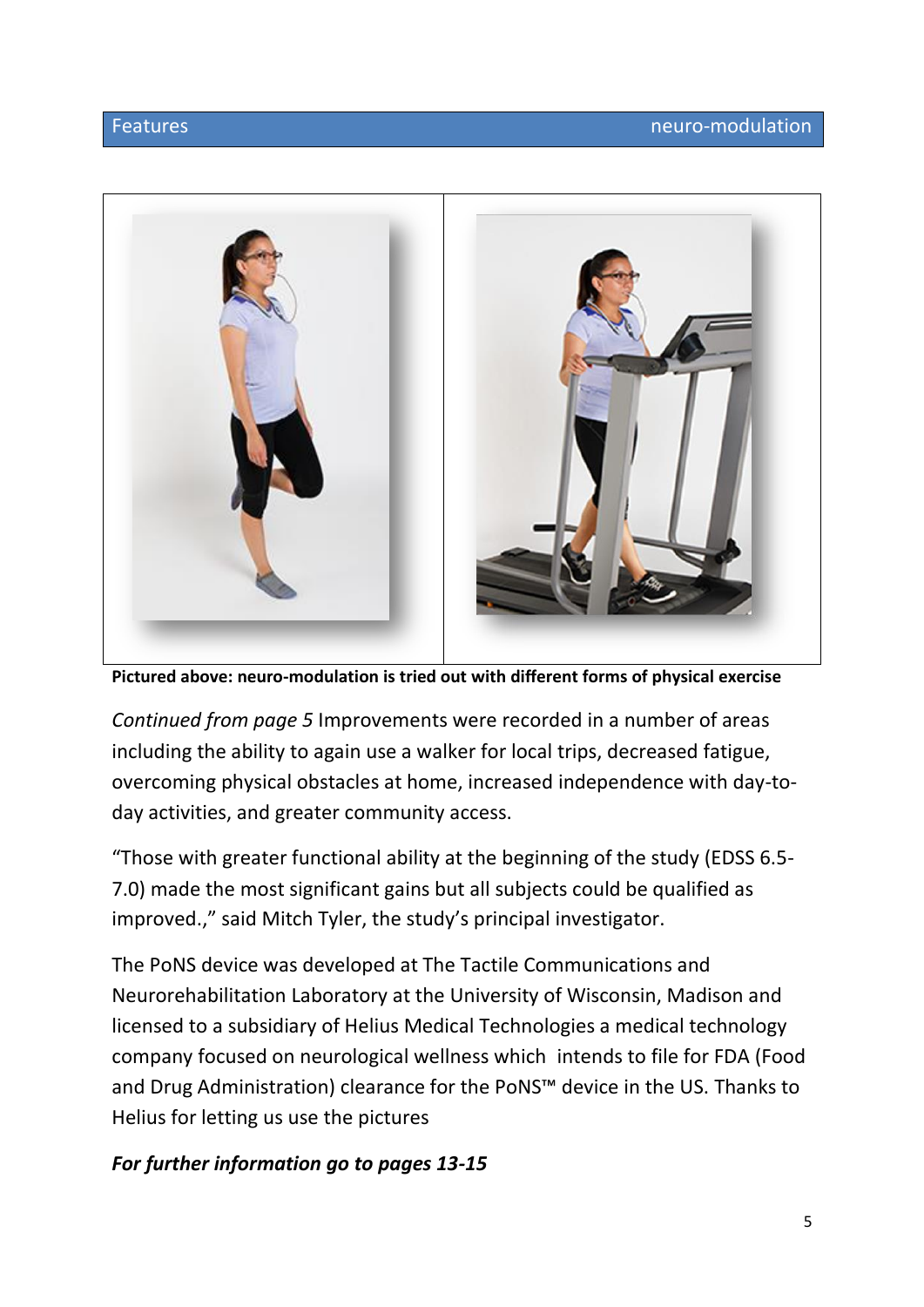# **Protein bio-marker may predict MS progression**

**Swedish researchers believe a newly discovered potential biomarker of MS may help to distinguish between people who will go on to have less severe disease and those in whom the disease will progress.** 

The biomarker's discovery came through an investigation into the immune system of MS patients carried out by researchers at Linköping University in Sweden. Biomarkers are naturally occurring substances, in the blood or elsewhere, that indicate likely disease progression.

In a series of experiments, researchers tested how large numbers of proteins interact with each other and sought to discover those proteins that are highly significant in MS, behaving differently in patients than in controls upon activation

# **Natural human enzyme might drastically reduce spasticity**

Injections of a naturally occurring enzyme called hyaluronidase may drastically reduce spasticity in MS patients according to research carried out at New York University(NYU). Further trials are planned.

Muscle spasticity in MS can lead to damage to neurons that control muscle movement (motor neurons) and muscles. Existing treatments often cause muscle weakness, which can make movement even more difficult. The urgent need for new and better treatment led a team of scientists at NYU Langone Medical Centre to consider the possible involvement of a sugar molecule, called hyaluronan which accumulates in the joints and muscles after neurological damage.

 The research team hypothesized that injections of an enzyme called hyaluronidase, which breaks down hyaluronan, would reverse its accumulation, reduce muscle stiffness, and increase joint movement. The team gave hyaluronidase injections to 20 patients with moderate or severe spasticity in the arms resulting from neurological damage, Results showed that before treatment the joints tested had between 44.4 per cent and 50.6 percent stiffness, after the treatment these values decreased to 5.8 percent, and 15.3 percent respectively, within two weeks..The team is planning another trial with a larger group of patients. If effective hyaluronidase may be an inexpensive option for patients with spasticity compared to other treatments (one vial of hyaluronidase typically costs \$50, and the complete treatment may only require 4-8 vials. **More details on p14**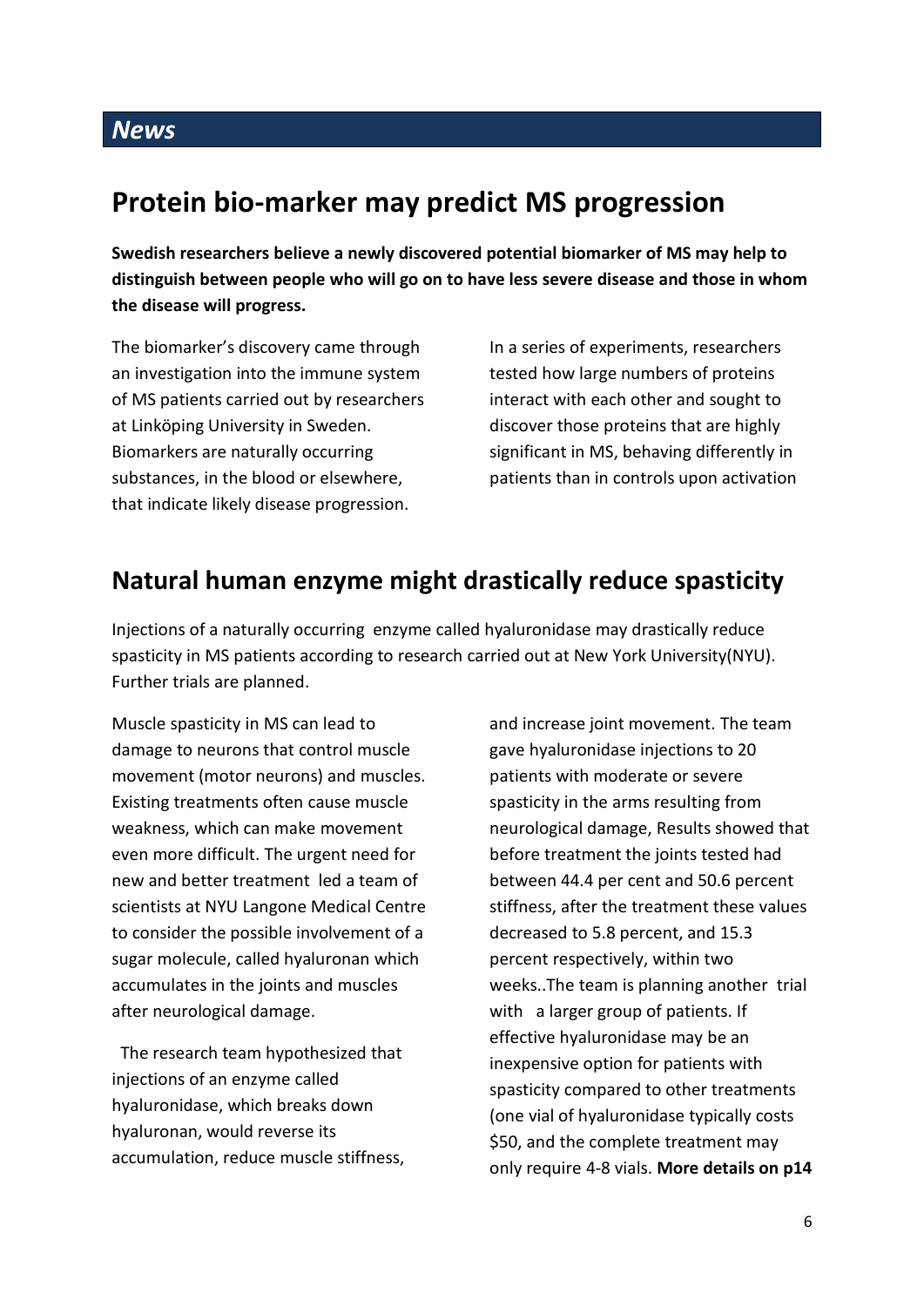

# **Fat molecules may play major role in progression**

**New work by researchers at Cornell University in the US (left) is unravelling the role of lipids in MS and its progression. The work may be key to developing more effective therapies.**

Lipids are fat molecules which besides being major components of myelin are known to participate in signalling inside cells. Alterations in lipid stability may be involved in MS progression.

The Cornell researchers have been working on techniques that might allow the visualization of lipids within the cell, making it possible to understand the signalling pathways in which they are involved.

Dr Jeremy Baskin, the principal investigator, has recently carried out work showing lipids in myelin sheaths have a role in the development of leukodystrophy diseases - neurological disorders with similarities to MS, so there may be a link between myelin lipids and MS progression.

# **PPMS drug Laquinimod shows promise in animal trials**

A drug being developed to treat primary progressive MS has shown promise in stopping a mouse model of the illness. The drug Laquinimod, is currently being tested in phase II clinical trials in humans and results of the trials are expected in October 2017.

In the mouse study, published in the journal Neurology: Neuroimmunology & Neuroinflammation, researchers from the University of California-San Francisco gave mice either a placebo or laquinimod . Less

**Information on all stories is on pages 13-15**

than one third ( 29%) of the mice that received the drug developed MS compared with more than half ( 58%) of those on the placebo. A reduction in harmful clusters of B cells, which play a key role in primary progressive MS was also seen in the mice given Laquinimod.

In the experiments the scientists noted that the "MS mice" that had begun to develop paralysis, had a slower rate of progression after taking the medicine.. Laquinimod is a once daily tablet.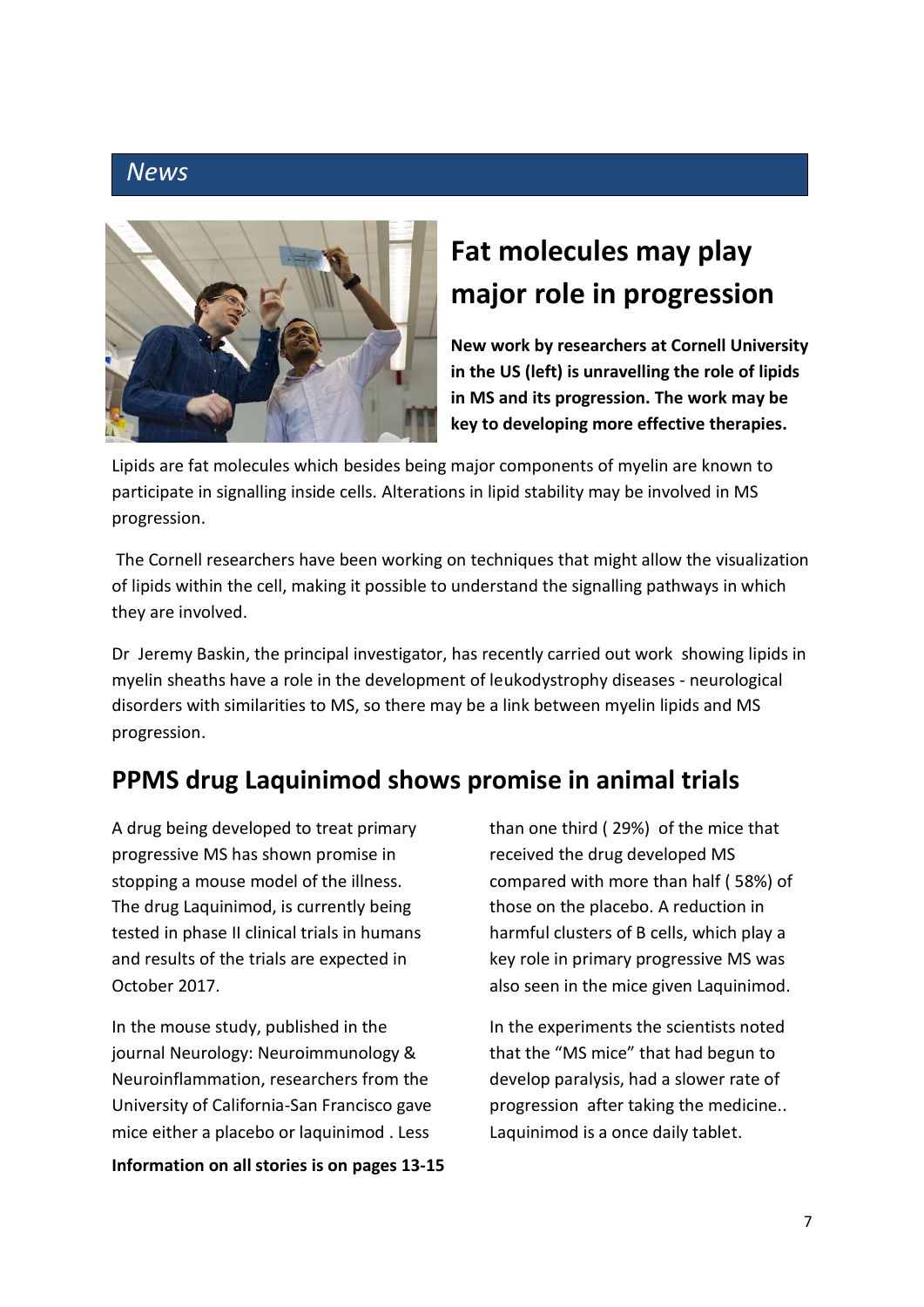

# **I take high dose Simvastatin for my SPMS – but has it had any effect over the past year?**

**I see my neurologist once a year and the meeting is usually fairly short. After greeting me and asking me how I am he generally reminds me there are no disease modifying drugs for my type of MS - secondary progressive (SPMS). We then have a brief chat about my latest symptoms and I leave saying: "See you next year".**

Last year's visit in October 2015 was completely different. My neurologist grinned broadly the moment I walked in. He said for once he might be able to help me with something more than symptom relief. There was a drug called simvastatin that I could try out for my SPMS. He explained this drug belongs to a class of cholesterol lowering drugs called statins.

At this point I vaguely remembered reading that simvastatin had been tried out on a group of secondary progressive MS patients in 2014. I recall the results had been quite positive. My neuro, who of course is far better informed than me, told me that high doses of simvastatin (80 mg daily) had been given to a group of 70 SPMS patients in a stage 2 clinical trial which had been published in the medical journal The Lancet. *Continued on page 9*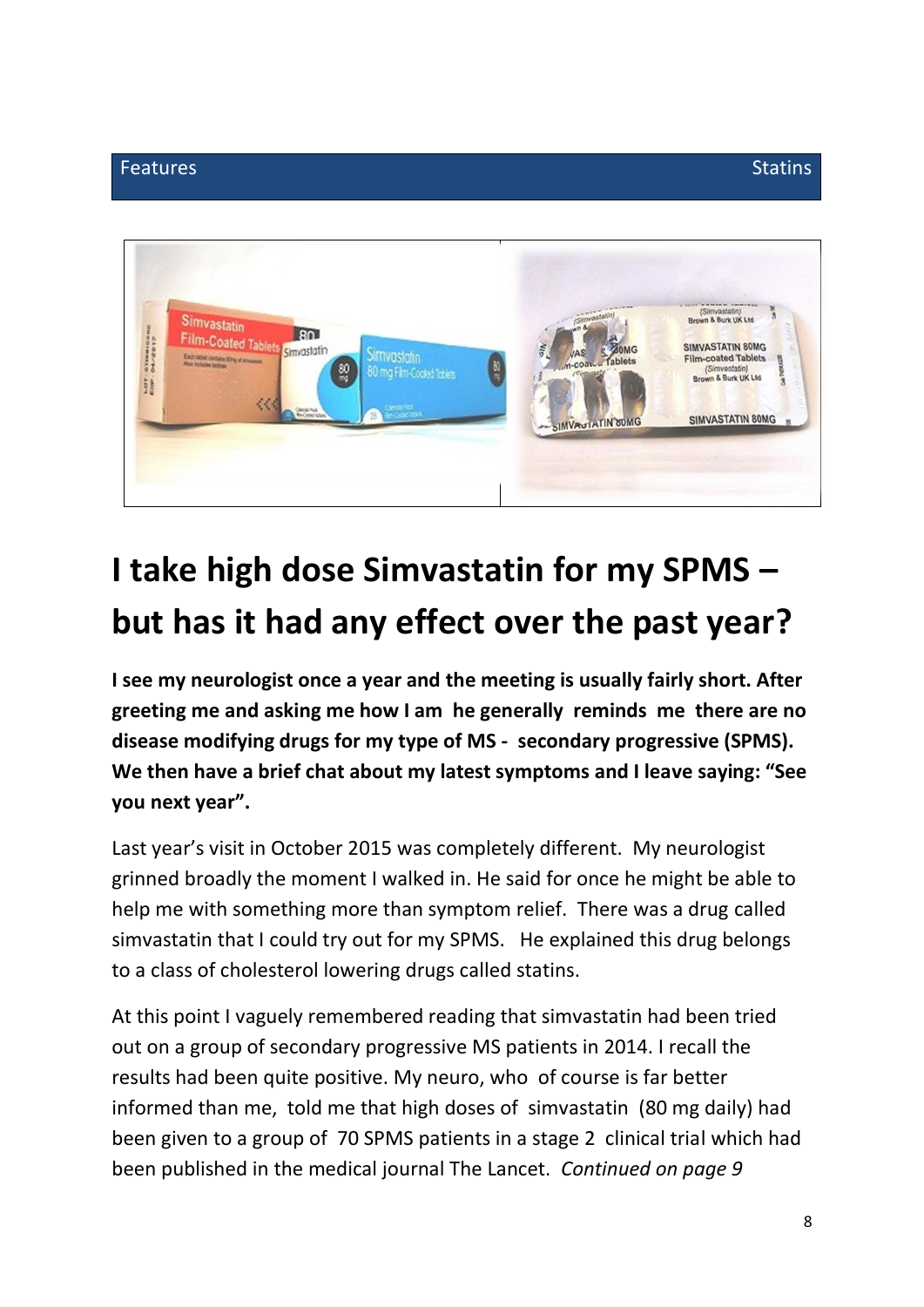# Features Statins and Stating Stating Stating Stating Stating Stating Stating Stating



*Continued from page 8.* The trial showed a big reduction in brain shrinkage among the patients who took simvastatin.

Their annual rate of wholebrain shrinkage was reduced by 43%.There were also improvements in EDSS scores (a

scale measuring disability levels) and better MSIS-29 scores (a scale used to measure the impact of MS on daily life.) To cap it all there were very few side effects.

So how is this possible? One theory is that statins protect nerve cells. Another theory is that statins stop immune cells migrating through the blood-brain barrier.

A third theory is that simvastatin improves vascular (blood vessel) function. Vein problems, are common in progressive MS, and may be linked to higher cholesterol which statins lower. In this sense statins may not be hitting the MS disease process directly but rather a factor involved in its progression.

To add to the list of theories one new one is one I read over the Summer and put forward by Danish scientists. This is the theory that when swallowed simvastatin binds to an immune structure known as complement receptor (CR)3, and blocks immune cells from binding to the receptor stopping the cells triggering auto- immune attacks.

No one really knows which of these theories is true but my hope is that after two years my EDSS and MSIS-29 scores will, like the trial patients, be much improved . I can at least be certain of one thing – my cholesterol levels, which were a bit high - 6.1 at the start - will be much lower.

## *More information on this feature in page 14*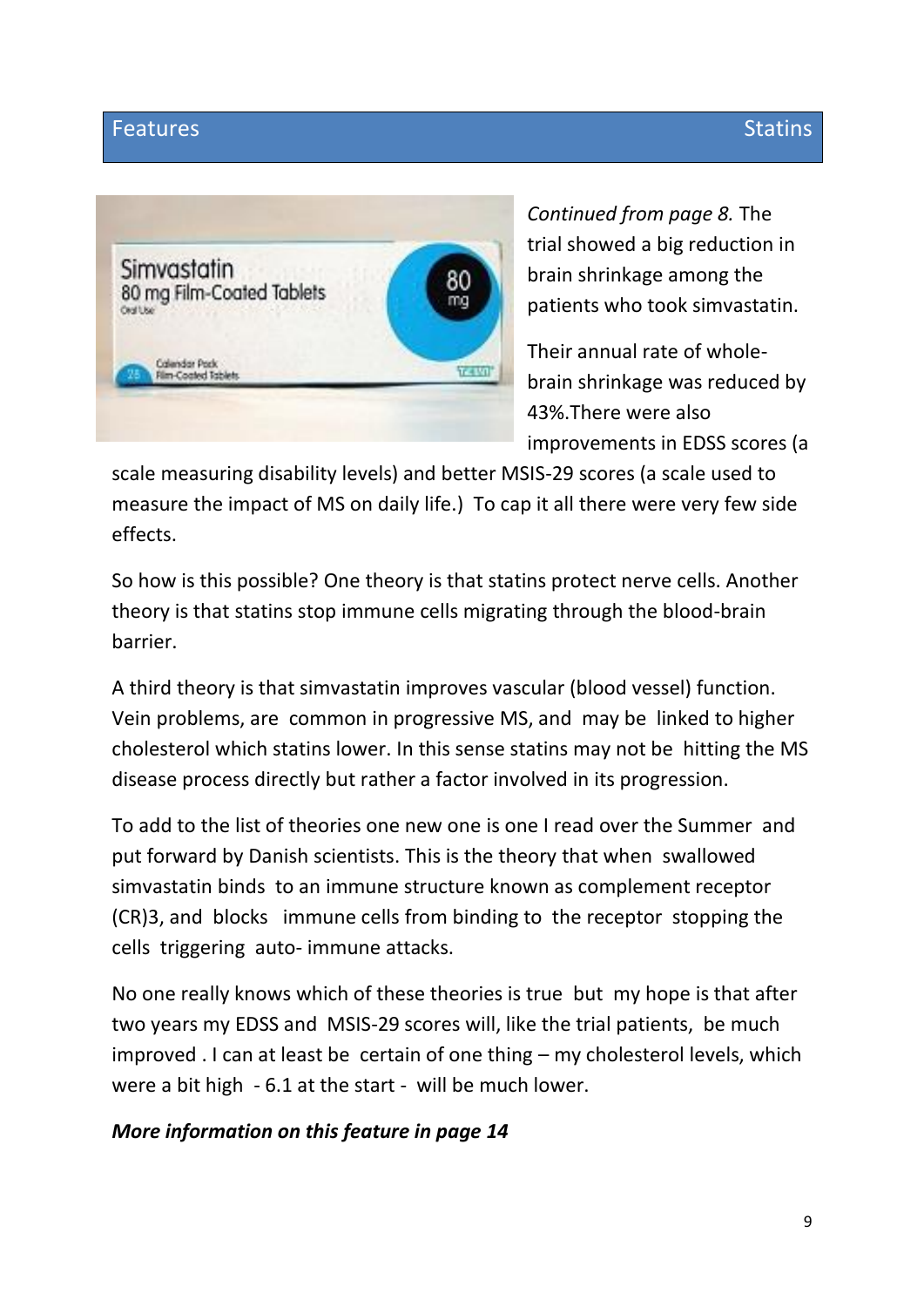# **Breast cancer drug tamoxifen can treat myelin loss in MS**

**Tamoxifen, a widely used treatment for breast cancer, can also treat myelin loss in MS according to a new study titled "Tamoxifen accelerates the repair of demyelinated lesions in the central nervous system".** 

Researchers from the University of Cambridge used lab cultures and a mouse model of reduced myelin to analyse how Tamoxifen might affect the repair and recovery of oligodendrocytes -cells able to produce myelin. The research is published in the journal Scientific Reports. The scientists discovered Tamoxifen can enhance myelin repair in MS by encouraging the brain's own stem cells to regenerate myelin."

The team found Tamoxifen, could stimulate stem cells in the body to become oligodendrocytes, the brain cells responsible for producing myelin.

Investigators also observed that mice with reduced myelin levels, when treated with Tamoxifen, had increased numbers of brain oligodendrocytes, showing that in a living organism Tamoxifen may well induce remyelination in the brain.

"The use of Tamoxifen has several advantages over the development of new drugs.

"For example, it has an excellent safety profile that has undergone the test of time by exhaustive application in the clinic," the researchers wrote.

# **Parkinson's drug may help MSers to walk better**

#### **A pill approved to treat Parkinson's disease and also the flu virus may be able to help people with progressive -MS to walk better.**

That is the finding of a Phase 2 proof-ofconcept clinical trial evaluating ADS-5102 (amantadine HCl), an extended-release version of amantadine, in MS patients with difficulties walking.

Findings indicated that ADS-5102 had a positive impact on walking speed, with a nearly 15 percent improvement seen in a timed 25 foot walk test .

"We are excited by these positive MS walking data, which represent our fourth successful controlled clinical trial with ADS-5102," Gregory T. Went, PhD, chairman and chief executive officer of Adamas Pharmaceuticals, said "We are now ready to speak with the US Food and Drugs Administartion (FDA ) about a pivotal registration program ." **More information on news stories on p13-15.**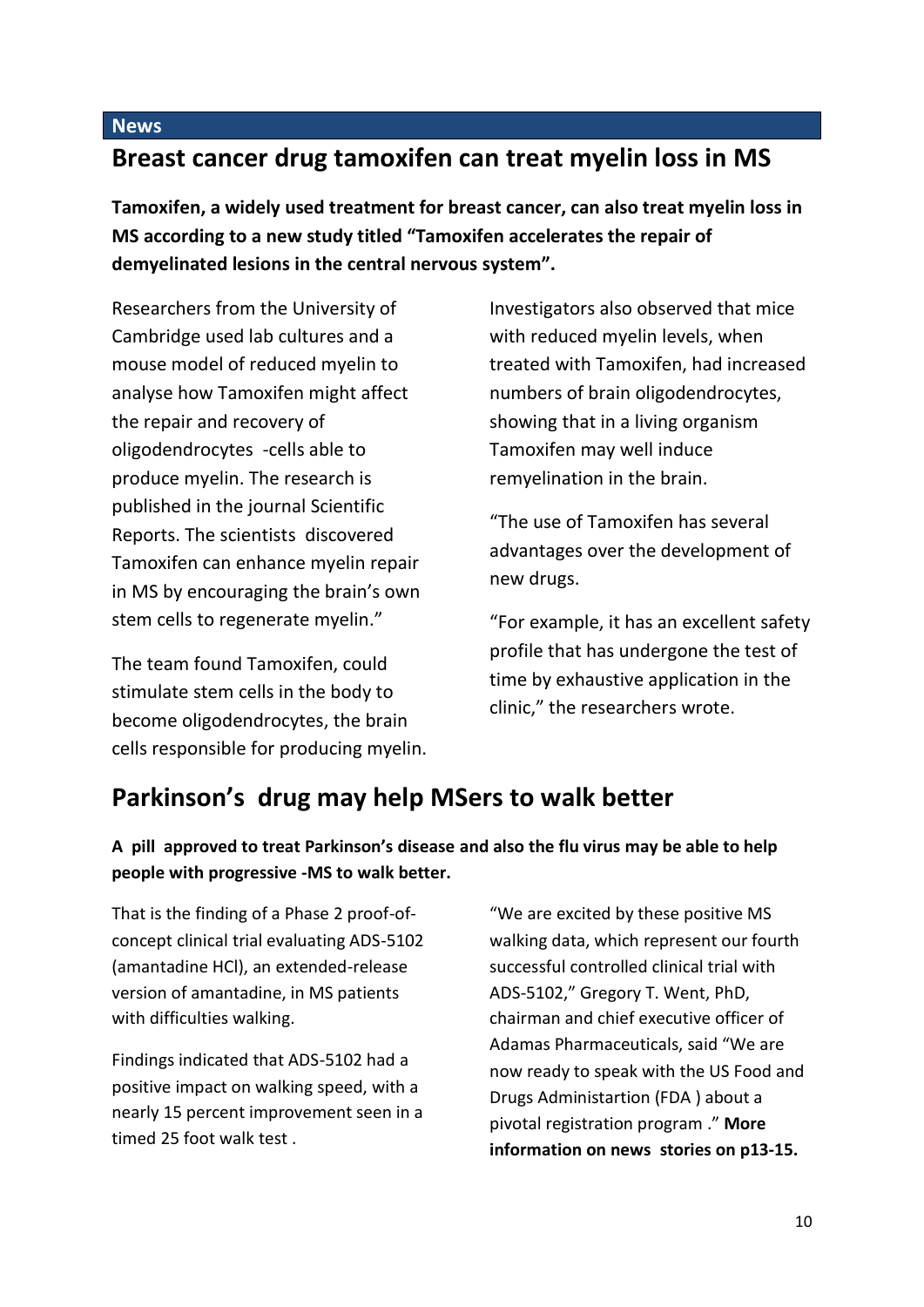

# **Exercise film shows why being active is so important**

A film showing why exercise is so important for MSers has been made by filmmaker, Khurrum M Sultan. The film features the Windmill Exercise Group in Redditch, Worcestershire, and highlights the benefits of a regular exercise class

demonstrating why some form of exercise is better than none. The class has been going for 8 years. Visit the following YouTube link to see the 14 minutes long film showing the exercise class 'in action': https://youtu.be/pcqJaFiNdFs

# **Scientists discover new way to make human immune cells**

A group of UK, US and French scientists have found a new way to make human microglial-like cells from a type of highly versatile adult stem cell called induced pluripotent stem cells (iPS cells)

Microglial-like cells are a type of cell located throughout the brain and spinal cord which act as the first and main form of active immune defence in the central nervous system. They are also key cells in overall brain maintenance —constantly

scavenging the nervous system for plaques, damaged nerve cells and infectious agents.

Defects in microglia are thought to be central to the generation of progressive MS and so the capacity to make human microglia is going to be of value in the search for treatments for people with progressive MS.

**For details of all news stories go to page 13-15.**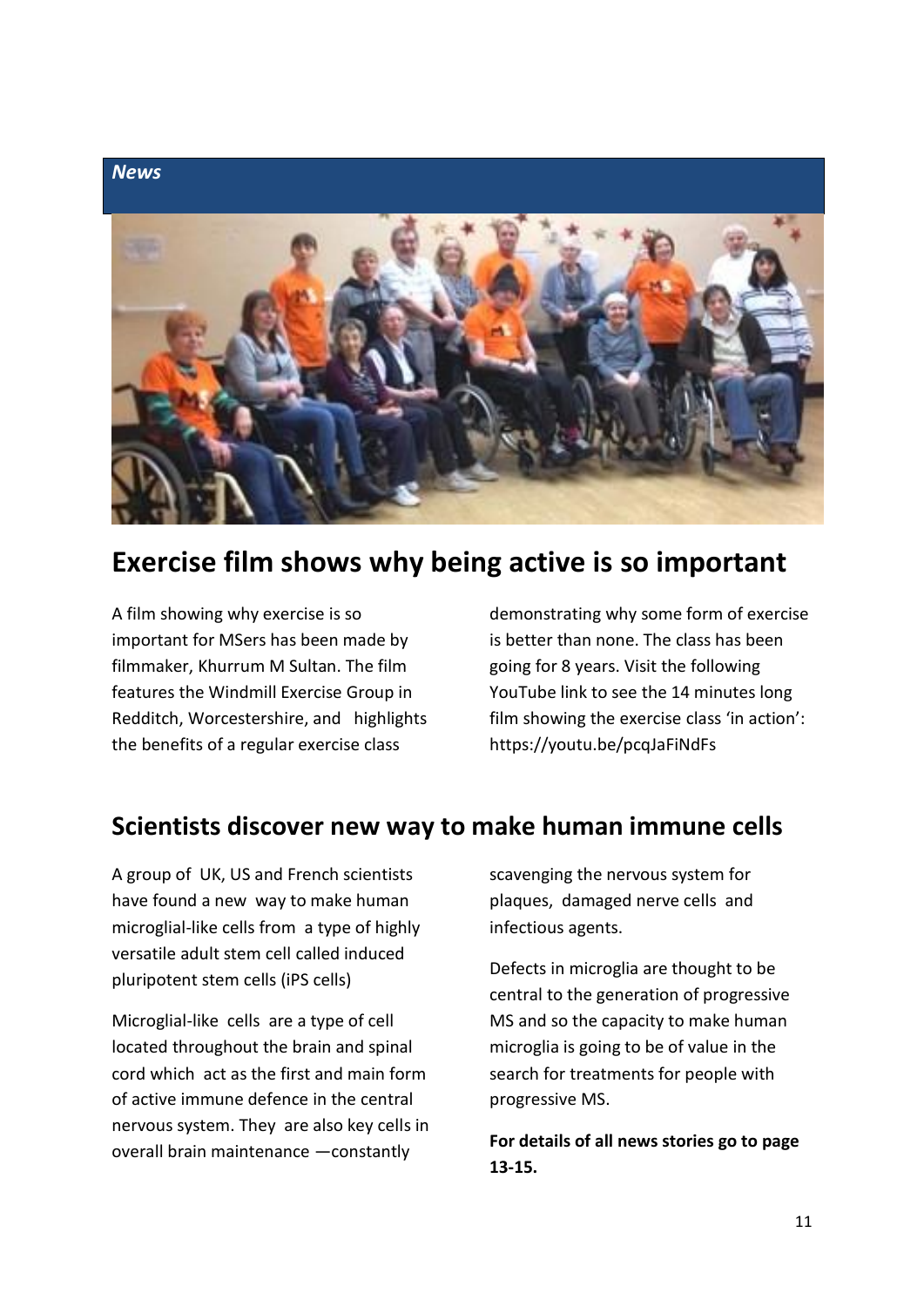## *Noticeboard*



# **Changes afoot at this ezine**

The times they say are a changing and from January 2017 we will be delivering the ezine in a new improved format –it will still be free and delivered electronically but will look more like a traditional magazine.

Plans are still at an early stage so I will email you all again with further details once these have been worked out.

In the meantime do please send me your stories, air your views, and give me hints and suggestions for things you would like to see covered. Finally, please send this ezine to all other progressive MSers in your address book

**Finally If you want to get regular copies of this "ezine" directly then either fill in the relevant boxes at [http://www.mymsprogblog.com](http://www.mymsprogblog.com/) or email me at [iancookjournalist@yahoo.co.uk](mailto:iancookjournalist@yahoo.co.uk)**

# **IN THE NEXT ISSUE (Jan-Feb 2017)**

**Perching stools, shower seats and grab rails to make your life easier** 

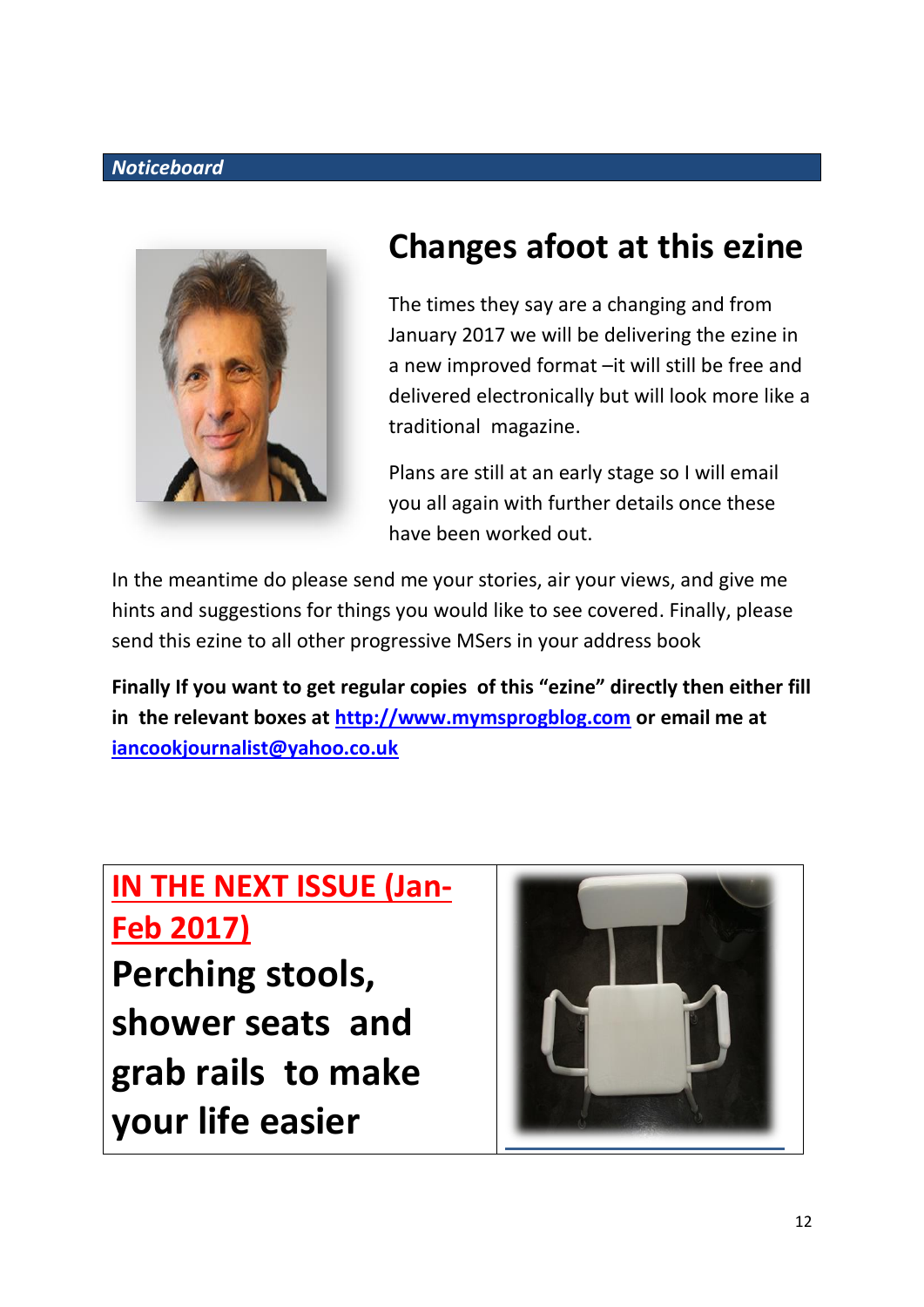## *References contact details etc*

#### **Page 2**

#### **Cladribine story**

Source: : http://multiple-sclerosis-research.blogspot.com/ 02/10/16

#### **Ocrelizumab story**

Source: [www.roche.com](http://www.roche.com/) + Multiple Sclerosis News Today (26/09/16

#### **Page 3**

#### **siponimod story**

Source: https://www.novartis.com/news/media-releases/novartis-baf312 reduces-risk-disability-progression-pivotal-phase-iiistudy?hootPostID=cfa242079cd3be03006662ed67970b9c

## **Vitamin D story**

Source: Source: Guzman de la Fuente, A et al. Vitamin D receptor–retinoid X receptor heterodimer signaling regulates oligodendrocyte progenitor cell differentiation. Journal of Cell Biology; 7 Dec 2015)

https://www.mssociety.org.uk/ms-news/2015/12/could-vitamin-d-help-repairmyelin

## **pages 4-6 Feature on tongue neuro-stimulator**

https://multiplesclerosisnewstoday.com/2016/06/24/20160621PoNsneurostimulation-and-therapy-benefit-advanced-MS-patients-in-pilot-study/

see also http://www.heliusmedical.com/wp-content/uploads/2014/09/PoNS-FACT-SHEET-7\_27\_16-002.pdf

http://www.ncbi.nlm.nih.gov/pubmed/26269928

**page 7 lipids story**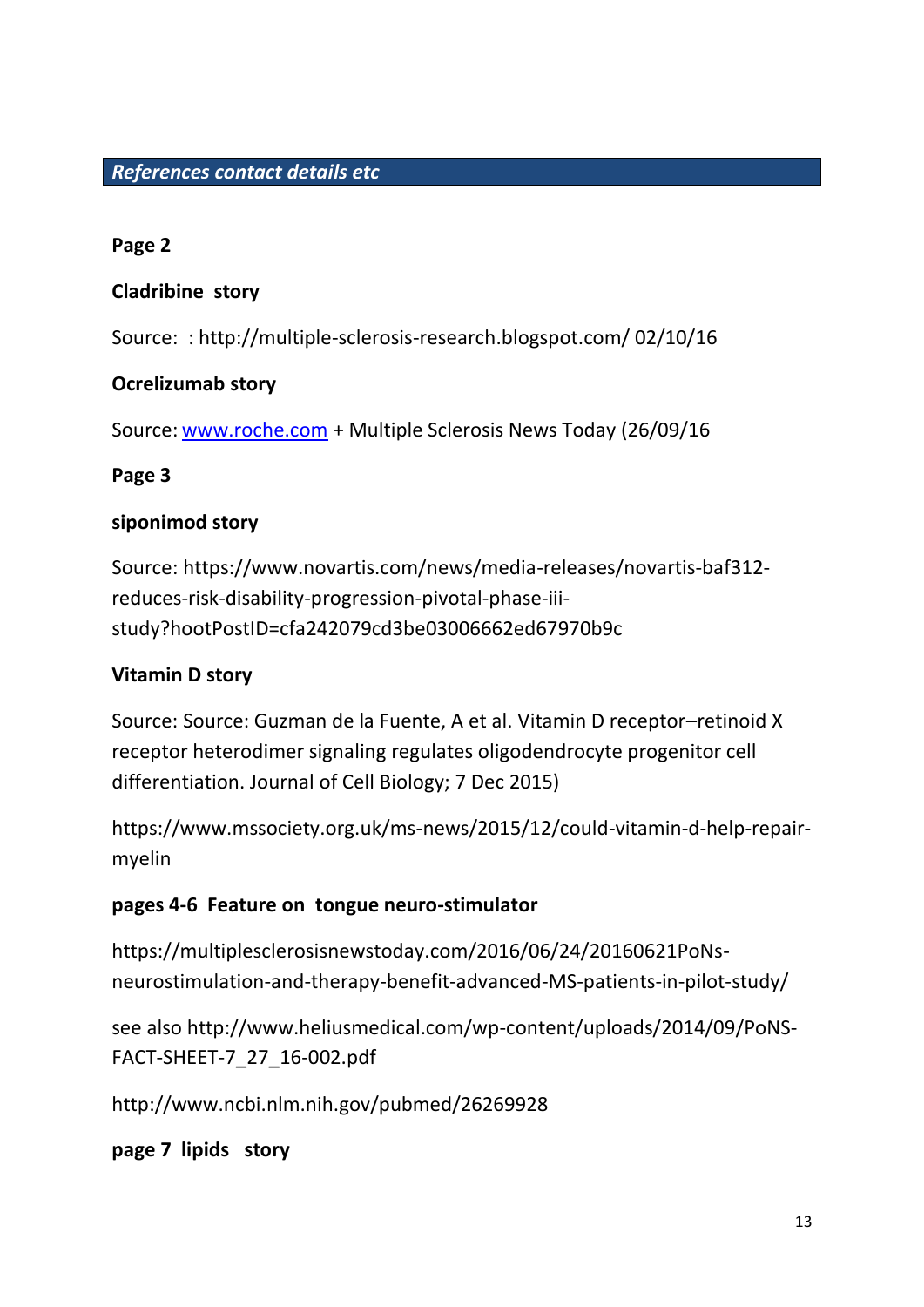Source: [https://multiplesclerosisnewstoday.com/2016/08/03/work-to-tag](https://multiplesclerosisnewstoday.com/2016/08/03/work-to-tag-and-track-lipid-signaling-in-cells-of-relevance-in-ms/?utm_source=Multiple+Sclerosis&utm_campaign=c6ceda0fe3-RSS_MONDAY_EMAIL_CAMPAIGN&utm_medium=email&utm_term=0_b5fb7a3dae-c6ceda0fe3-71290133)[and-track-lipid-signaling-in-cells-of-relevance-in](https://multiplesclerosisnewstoday.com/2016/08/03/work-to-tag-and-track-lipid-signaling-in-cells-of-relevance-in-ms/?utm_source=Multiple+Sclerosis&utm_campaign=c6ceda0fe3-RSS_MONDAY_EMAIL_CAMPAIGN&utm_medium=email&utm_term=0_b5fb7a3dae-c6ceda0fe3-71290133)[ms/?utm\\_source=Multiple+Sclerosis&utm\\_campaign=c6ceda0fe3-](https://multiplesclerosisnewstoday.com/2016/08/03/work-to-tag-and-track-lipid-signaling-in-cells-of-relevance-in-ms/?utm_source=Multiple+Sclerosis&utm_campaign=c6ceda0fe3-RSS_MONDAY_EMAIL_CAMPAIGN&utm_medium=email&utm_term=0_b5fb7a3dae-c6ceda0fe3-71290133) [RSS\\_MONDAY\\_EMAIL\\_CAMPAIGN&utm\\_medium=email&utm\\_term=0\\_b5fb7a](https://multiplesclerosisnewstoday.com/2016/08/03/work-to-tag-and-track-lipid-signaling-in-cells-of-relevance-in-ms/?utm_source=Multiple+Sclerosis&utm_campaign=c6ceda0fe3-RSS_MONDAY_EMAIL_CAMPAIGN&utm_medium=email&utm_term=0_b5fb7a3dae-c6ceda0fe3-71290133) [3dae-c6ceda0fe3-71290133](https://multiplesclerosisnewstoday.com/2016/08/03/work-to-tag-and-track-lipid-signaling-in-cells-of-relevance-in-ms/?utm_source=Multiple+Sclerosis&utm_campaign=c6ceda0fe3-RSS_MONDAY_EMAIL_CAMPAIGN&utm_medium=email&utm_term=0_b5fb7a3dae-c6ceda0fe3-71290133) Photo credit Shaogeng Tang / Cornell University

# **Page 7 laquinimod story**

Source: International Business Times, 22/09/16, By Léa Surugue

# **P8-9 statins**

Effect of high-dose simvastatin on brain atrophy and disability in secondary progressive multiple sclerosis (MS-STAT): a randomised, placebo-controlled, phase 2 trial.

Chataway J, Schuerer N, Alsanousi A, Chan D, MacManus D, Hunter K, Anderson V, Bangham CR, Clegg S, Nielsen C, Fox NC, Wilkie D, Nicholas JM, Calder VL, Greenwood J, Frost C, Nicholas R.

Lancet. 2014 Jun 28;383(9936):2213-21. doi: 10.1016/S0140-6736(13)62242-4. Epub 2014 Mar 19.

PMID: 24655729 Free Article

# **page 10 tamoxifen**

Sourcehttps://multiplesclerosisnewstoday.com/2016/09/07/breast-cancerdrug-tamoxifen-shows-potential-to-repair-myelin-inms?utm\_source=Multiple+Sclerosis&utm\_campaign=7c090975db-RSS\_MONDAY\_EMAIL\_CAMPAIGN&utm\_medium=email&utm\_term=0\_b5fb7a 3dae-7c090975db-71290133

# **Page 10 parkinsons/ flu drug**

Source:

http://multiplesclerosisnewstoday.com/2016/06/17/2016061420160614adam as-reports-positive-results-in-phase-2-study-of-ads-5102-for-MS-walkingimpairment

Also look at: